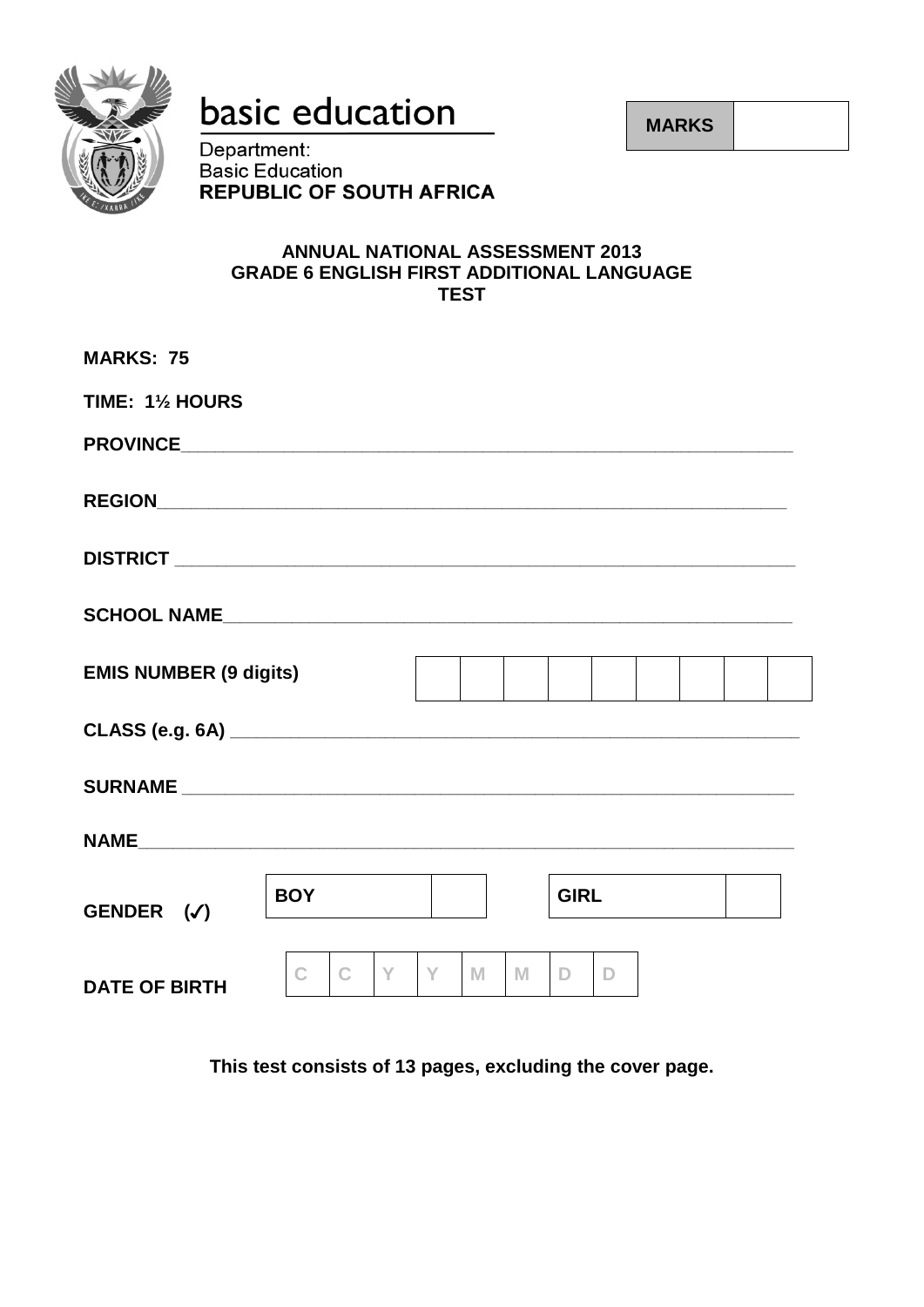### **Instructions to the learner**

- 1. Read all the instructions carefully.
- 2. Answer all the questions in the spaces provided.
- 3. The teacher will lead you through the practice exercise before you start the test.
- 4. The test duration is 1½ hours.
- 5. Write neatly and legibly.

### **Practice exercise**

1. Circle the letter of the correct answer below.

In which grade are you this year?

- A four
- B three
- C six
- D five

You have answered the question correctly if you have circled  $($  C  $)$ .

**The test starts on the next page.**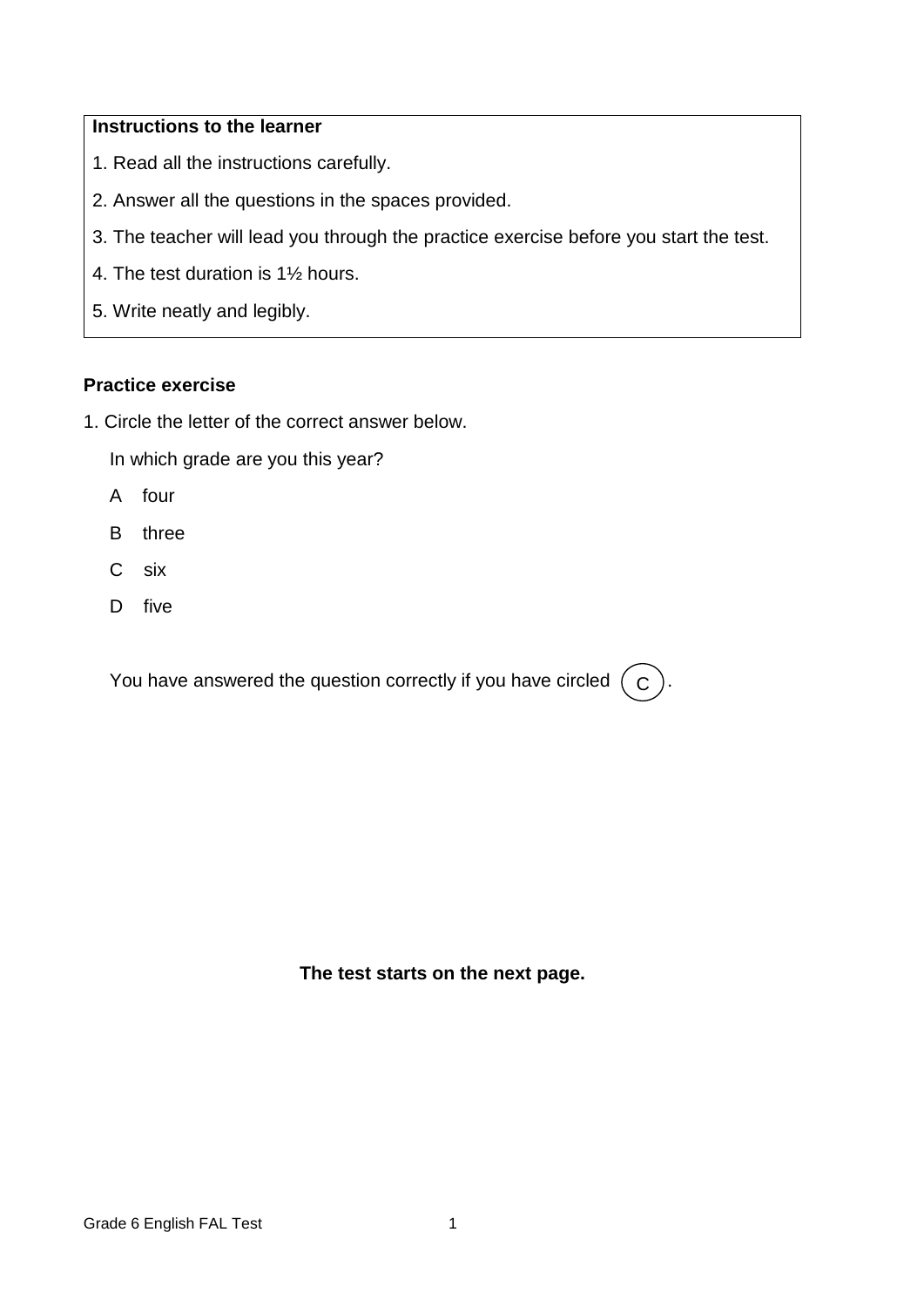# **SECTION A: COMPREHENSION**

Read the story below and answer questions 1-15.



One day the jackal saw a crow fly up with a piece of cheese in her beak. "I want that cheese," thought the jackal.

When the black bird landed upon a branch of a tree, the jackal sat down under the tree and called, "Good day, Mistress Crow! How well you are looking! How bright are your eyes! How glossy are your feathers!"

The crow was pleased because she loved to be flattered." I am sure your voice is even more beautiful than your feathers," said the jackal. "Won't you sing a song for me, oh Queen of the birds?" The crow was so pleased she could hardly sit still.

She lifted her head high, closed her eyes and opened her beak to sing, "CAW-CAW-CAW-W-W." She thought her voice was sweet and pleasing to the ear. The jackal wanted to put his paws over his head to stop the horrible sound from entering his ears.

The cheese fell to the ground, right in front of the jackal. "Thank you Mistress Crow," he said to the bird as he gobbled up the cheese. "In exchange for your cheese, I will give you good advice, "Never trust a flatterer!"

The crow became very sad. If she had not showed off in front of the jackal, she would not have lost the cheese. Not only did she loose the cheese, but also her selfconfidence. The crow was filled with sorrow. She should never have trusted the jackal.

[Adapted from *Short Stories*]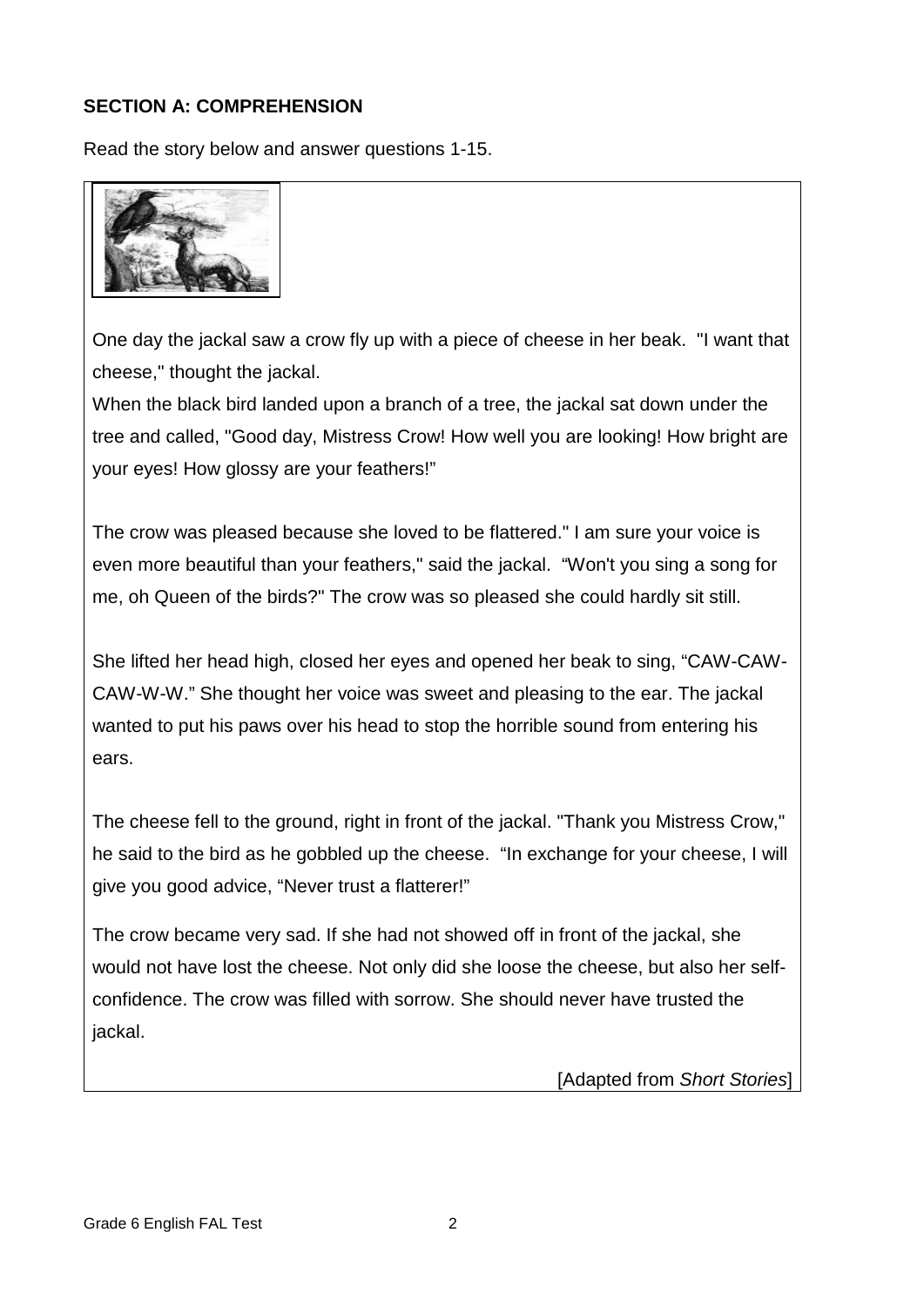- 1. Circle the letter of the correct answer. Why did the jackal praise the crow?
	- A He was hungry that day.
	- B He loved music very much.
	- C He wanted the cheese to drop.
	- D He was trying to make friends. (1)
- 2. Circle the letter of the correct answer. Why was the crow pleased at first?
	- A She was the queen of the birds.
	- B She was happy to see the jackal.
	- C She had a beautiful singing voice.
	- D She enjoyed being flattered by the jackal. (1)
- 3. After the crow lost her cheese, what else did she lose?
	- \_\_\_\_\_\_\_\_\_\_\_\_\_\_\_\_\_\_\_\_\_\_\_\_\_\_\_\_\_\_\_\_\_\_\_\_\_\_\_\_\_\_\_\_\_\_\_\_\_\_\_\_\_\_\_\_\_ (1)
- 4. Circle the letter of the correct answer.

What is the lesson of the story?

- A Never trust a flatterer.
- B Crows love cheese.
- C Jackals can talk to crows.
- D After rain, the sun shines. (1)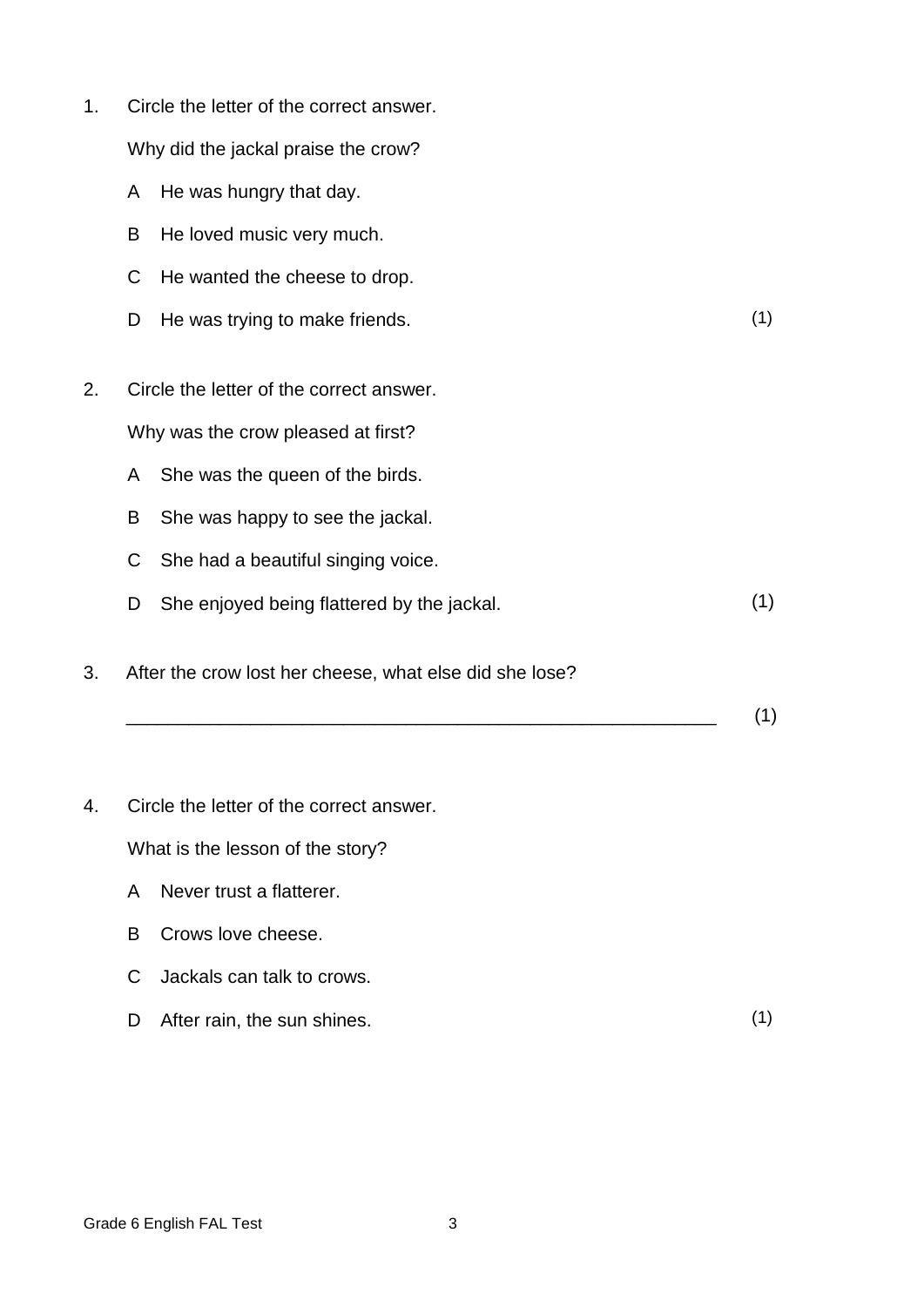- 5. What is the best title for the story?
- 6. Give **two** examples of sentences the jackal said to flatter or '*sweet talk*' the crow.

\_\_\_\_\_\_\_\_\_\_\_\_\_\_\_\_\_\_\_\_\_\_\_\_\_\_\_\_\_\_\_\_\_\_\_\_\_\_\_\_\_\_\_\_\_\_\_\_\_\_\_\_\_\_\_\_\_\_\_

\_\_\_\_\_\_\_\_\_\_\_\_\_\_\_\_\_\_\_\_\_\_\_\_\_\_\_\_\_\_\_\_\_\_\_\_\_\_\_\_\_\_\_\_\_\_\_\_\_\_\_\_\_\_\_\_\_\_\_

\_\_\_\_\_\_\_\_\_\_\_\_\_\_\_\_\_\_\_\_\_\_\_\_\_\_\_\_\_\_\_\_\_\_\_\_\_\_\_\_\_\_\_\_\_\_\_\_\_\_\_\_\_\_\_\_\_\_\_ (2)

\_\_\_\_\_\_\_\_\_\_\_\_\_\_\_\_\_\_\_\_\_\_\_\_\_\_\_\_\_\_\_\_\_\_\_\_\_\_\_\_\_\_\_\_\_\_\_\_\_\_\_\_\_\_\_\_\_\_\_ (1)

7. Explain why the jackal wanted the crow to sing.

- 8. Was it fair that the jackal got the cheese? Give a reason for your answer.
	- \_\_\_\_\_\_\_\_\_\_\_\_\_\_\_\_\_\_\_\_\_\_\_\_\_\_\_\_\_\_\_\_\_\_\_\_\_\_\_\_\_\_\_\_\_\_\_\_\_\_\_\_\_\_\_\_\_\_\_ \_\_\_\_\_\_\_\_\_\_\_\_\_\_\_\_\_\_\_\_\_\_\_\_\_\_\_\_\_\_\_\_\_\_\_\_\_\_\_\_\_\_\_\_\_\_\_\_\_\_\_\_\_\_\_\_\_\_\_ (2)

\_\_\_\_\_\_\_\_\_\_\_\_\_\_\_\_\_\_\_\_\_\_\_\_\_\_\_\_\_\_\_\_\_\_\_\_\_\_\_\_\_\_\_\_\_\_\_\_\_\_\_\_\_\_\_\_\_\_\_

\_\_\_\_\_\_\_\_\_\_\_\_\_\_\_\_\_\_\_\_\_\_\_\_\_\_\_\_\_\_\_\_\_\_\_\_\_\_\_\_\_\_\_\_\_\_\_\_\_\_\_\_\_\_\_\_\_\_\_ (2)

9. Circle the letter of the correct answer.

What is meant by the word "glossy" in the following sentence:

"How glossy are your feathers!"

- A dull
- B shiny
- C colourful
- D rough (1)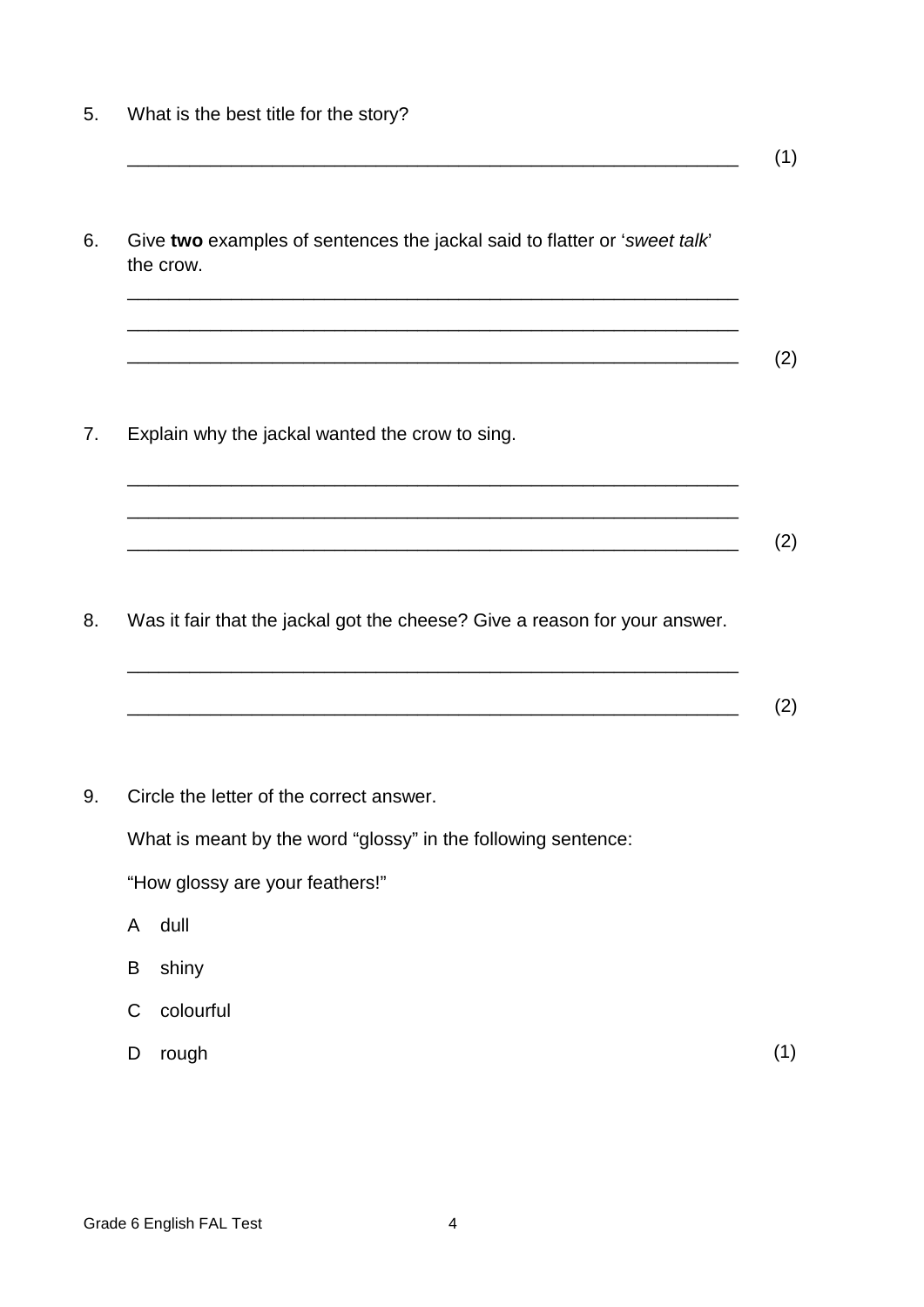10. Circle the letter of the correct answer.

Why did the crow agree to sing a song for the jackal?

- A She heard a horrible noise.
- B The jackal gave her good advice.
- C She wanted the jackal to like her.
- D The jackal said she had a beautiful voice. (1)
- 11. Fill in the missing word to complete the sentence.
	- "In exchange for your cheese, I will give you good \_\_\_\_\_\_\_\_\_\_\_\_." (1)
- 12. Circle the letter of the correct answer.

What was the biggest mistake the crow made?

- A She trusted the jackal.
- B She landed in a tree.
- C She sang horribly.
- D She did not sit still. (1)
- 13. Circle the letter of the correct answer.

Why does the jackal call the crow "Queen of the birds"?

- A He thought she was beautiful.
- B It was her real name.
- C He wanted her to sing.
- D He was afraid of her. (1)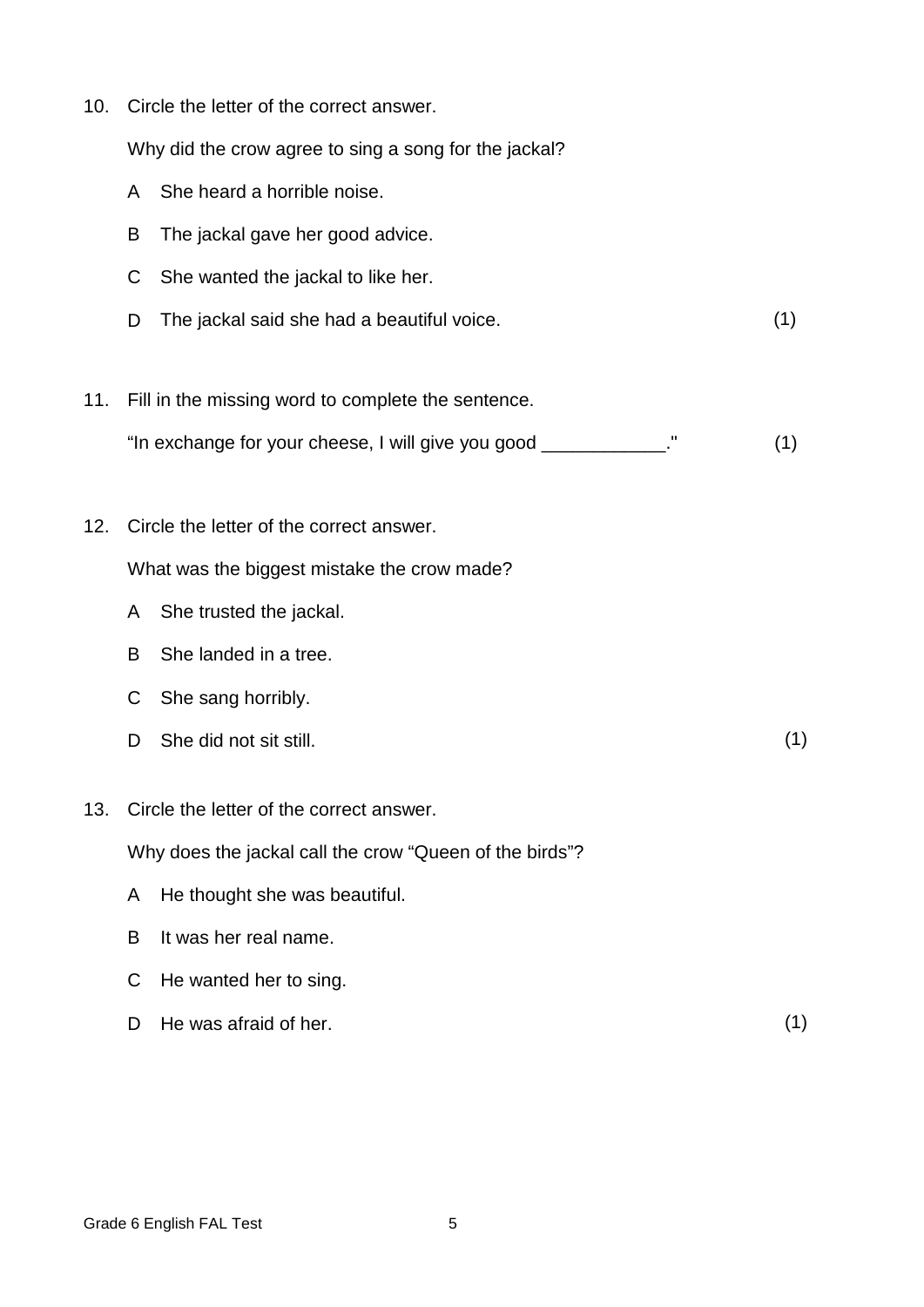14. Circle the letter of the correct answer.

What does 'The jackal flattered the crow' mean?

- A He praised her more than was needed.
- B He gave her advice he thought would help.
- C He spoke to her softly and kindly.
- D He greeted her warmly. (1)

15. Did the jackal like the crow's singing? Give a reason for your answer.

\_\_\_\_\_\_\_\_\_\_\_\_\_\_\_\_\_\_\_\_\_\_\_\_\_\_\_\_\_\_\_\_\_\_\_\_\_\_\_\_\_\_\_\_\_\_\_\_\_\_\_\_\_\_

 $\hspace{2cm} (2)$ 

 **TOTAL SECTION A: 19**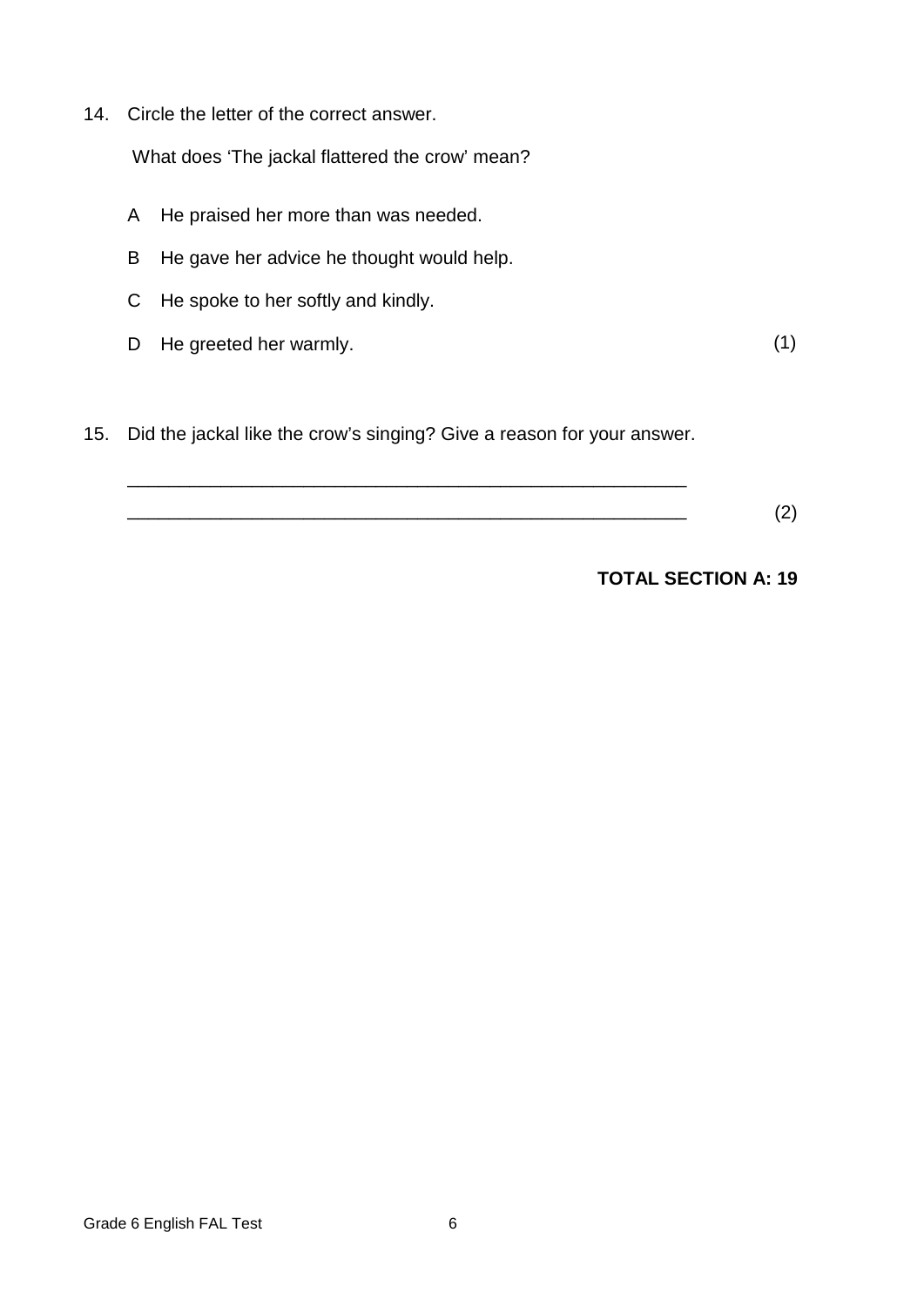# **SECTION B: LANGUAGE**

The graph below shows the after school-activities of learners. Use the information to complete the table and answer the questions that follow.



16. Which activity do most learners spend time on after school?

\_\_\_\_\_\_\_\_\_\_\_\_\_\_\_\_\_\_\_\_\_\_\_\_\_\_\_\_\_\_\_\_\_\_\_\_\_\_\_\_\_\_\_\_\_\_\_\_\_\_\_\_\_\_\_\_\_\_\_ (1)

17. Name the **two** activities that learners spend the same amount of time on.

 $\overline{\phantom{a}}$  (2)

18. Name the activity that the learners spend the least amount of time on.

\_\_\_\_\_\_\_\_\_\_\_\_\_\_\_\_\_\_\_\_\_\_\_\_\_\_\_\_\_\_\_\_\_\_\_\_\_\_\_\_\_\_\_\_\_\_\_\_\_\_\_\_\_\_\_\_\_\_\_ (1)

- 19. What is the heading of the graph? \_\_\_\_\_\_\_\_\_\_\_\_\_\_\_\_\_\_\_\_\_\_\_\_\_\_\_\_\_\_\_\_\_\_\_\_\_\_\_\_\_\_\_\_\_\_\_\_\_\_\_\_\_\_\_\_\_\_\_ (1)
- 20. Use the word in brackets to join the two sentences.

The crow loved cheese. The jackal loved cheese. (and)

 $\overline{\phantom{a}}$  (2)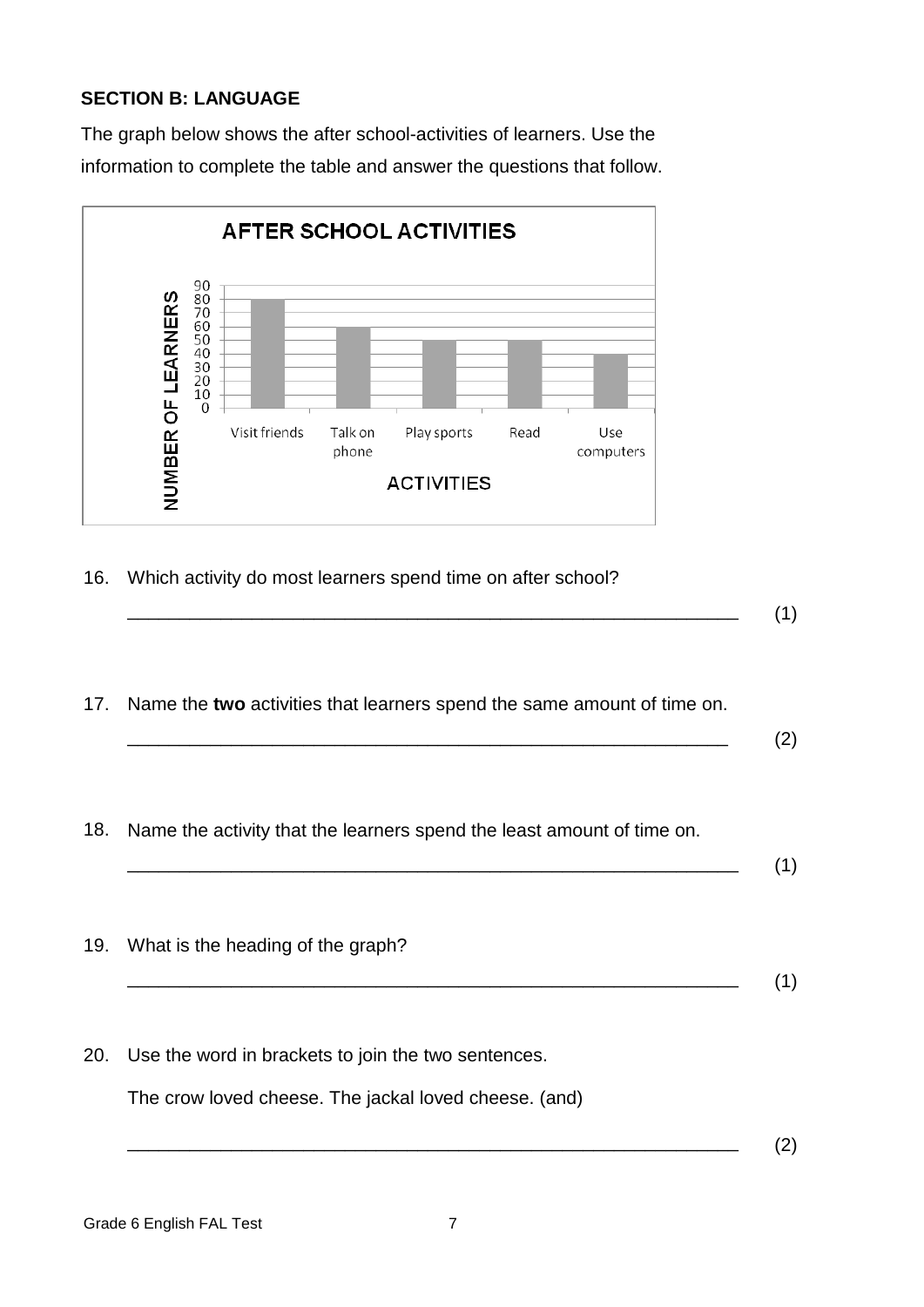| 21. | Rewrite the following sentence in the past tense beginning with<br>"yesterday".                                 |            |  |  |  |  |  |  |
|-----|-----------------------------------------------------------------------------------------------------------------|------------|--|--|--|--|--|--|
|     | The jackal tricks the crow.                                                                                     |            |  |  |  |  |  |  |
|     |                                                                                                                 | (1)        |  |  |  |  |  |  |
| 22. | Give the plural of the underlined word.<br>The jackal thought that he was very clever when he tricked the crow. |            |  |  |  |  |  |  |
|     |                                                                                                                 |            |  |  |  |  |  |  |
|     |                                                                                                                 | (1)        |  |  |  |  |  |  |
| 23. | Rewrite the following sentences using the correct punctuation:                                                  |            |  |  |  |  |  |  |
|     | 23.1 why is the crow special                                                                                    |            |  |  |  |  |  |  |
|     | 23.2 the crow loved cheese chocolate and seed                                                                   | (2)<br>(3) |  |  |  |  |  |  |
|     | 24. Underline the correct preposition.                                                                          |            |  |  |  |  |  |  |
|     | The crow held seed (in/over) her beak.<br>24.1                                                                  | (1)        |  |  |  |  |  |  |
|     | The cheese fell (up/on to) the ground.<br>24.2                                                                  | (1)        |  |  |  |  |  |  |
| 25. | Write the opposite of the underlined words.                                                                     |            |  |  |  |  |  |  |
|     | When the crow closed her eyes, she lost her cheese.                                                             |            |  |  |  |  |  |  |
|     | closed ________________                                                                                         |            |  |  |  |  |  |  |
|     |                                                                                                                 | (2)        |  |  |  |  |  |  |
| 26. | Write a word that has a similar meaning to the underlined word.                                                 |            |  |  |  |  |  |  |
|     | The crow had beautiful feathers.                                                                                |            |  |  |  |  |  |  |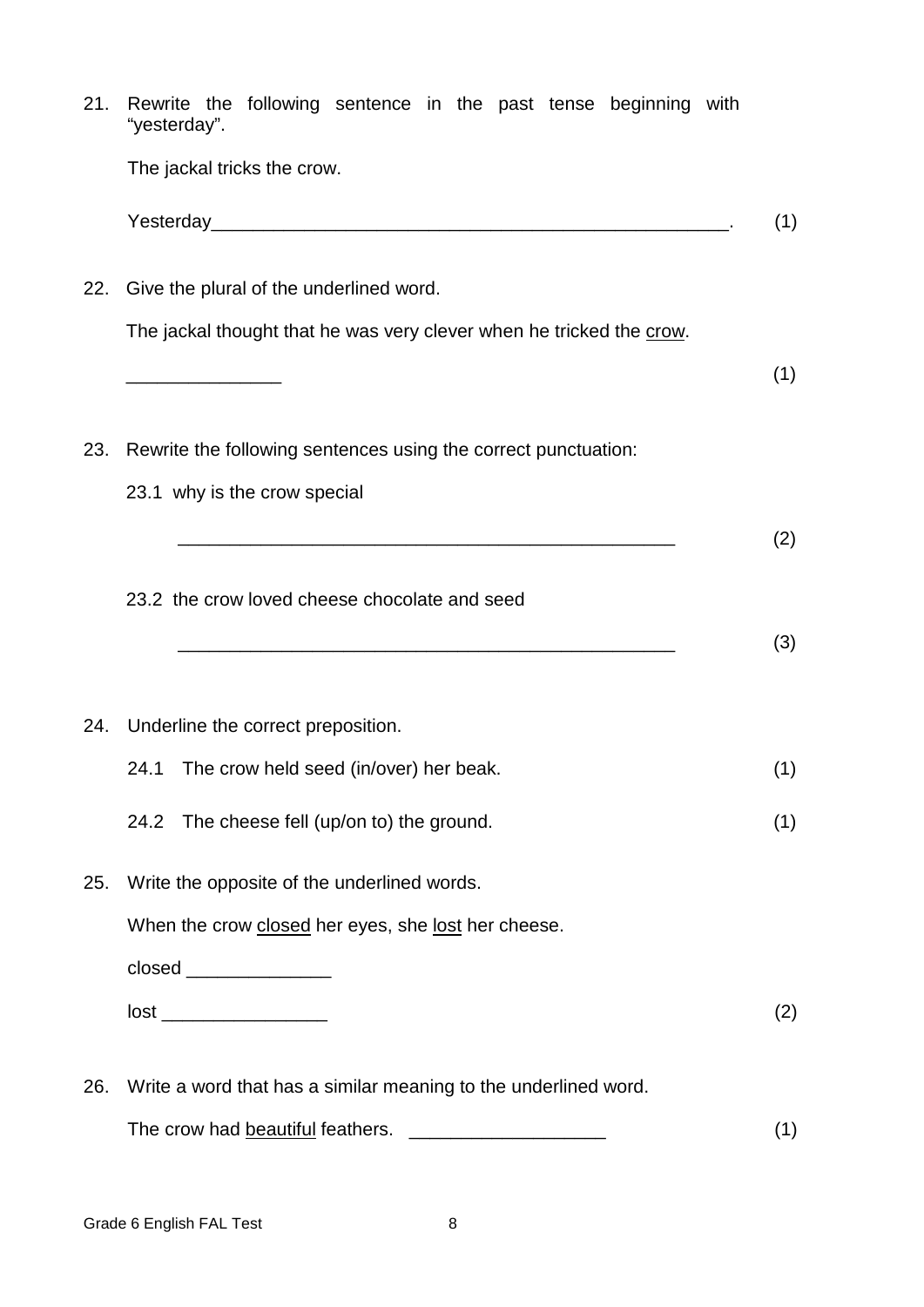27. Underline the correct word in brackets to complete the sentence.

|       |  | 27.1 The female crow had (brighter/brightest) eyes than the male |  |  |     |
|-------|--|------------------------------------------------------------------|--|--|-----|
| crow. |  |                                                                  |  |  | (1) |
|       |  | 27.2 The jackal is the (faster/fastest) animal in the forest.    |  |  | (1) |

28. Write **two** sentences to show **two** different meanings of the word "back".

| Sentence 1:____________________    |  |
|------------------------------------|--|
| Sentence 2:_______________________ |  |
|                                    |  |

29. Underline the correct word in brackets to complete each sentences.

- 29.2 The crow (was/were) sad to lose her cheese. (1)
- 30. Give the opposite gender of the underlined words.
	- 30.1 The mother told the story of the crow to the children.
	- $\overline{\phantom{a}}$  , and the contract of the contract of the contract of the contract of the contract of the contract of the contract of the contract of the contract of the contract of the contract of the contract of the contrac (1)

30.2 The lion would not have done something like this to the jackal.

(1)

 $\frac{1}{\sqrt{2}}$  ,  $\frac{1}{\sqrt{2}}$  ,  $\frac{1}{\sqrt{2}}$  ,  $\frac{1}{\sqrt{2}}$  ,  $\frac{1}{\sqrt{2}}$  ,  $\frac{1}{\sqrt{2}}$  ,  $\frac{1}{\sqrt{2}}$  ,  $\frac{1}{\sqrt{2}}$  ,  $\frac{1}{\sqrt{2}}$  ,  $\frac{1}{\sqrt{2}}$  ,  $\frac{1}{\sqrt{2}}$  ,  $\frac{1}{\sqrt{2}}$  ,  $\frac{1}{\sqrt{2}}$  ,  $\frac{1}{\sqrt{2}}$  ,  $\frac{1}{\sqrt{2}}$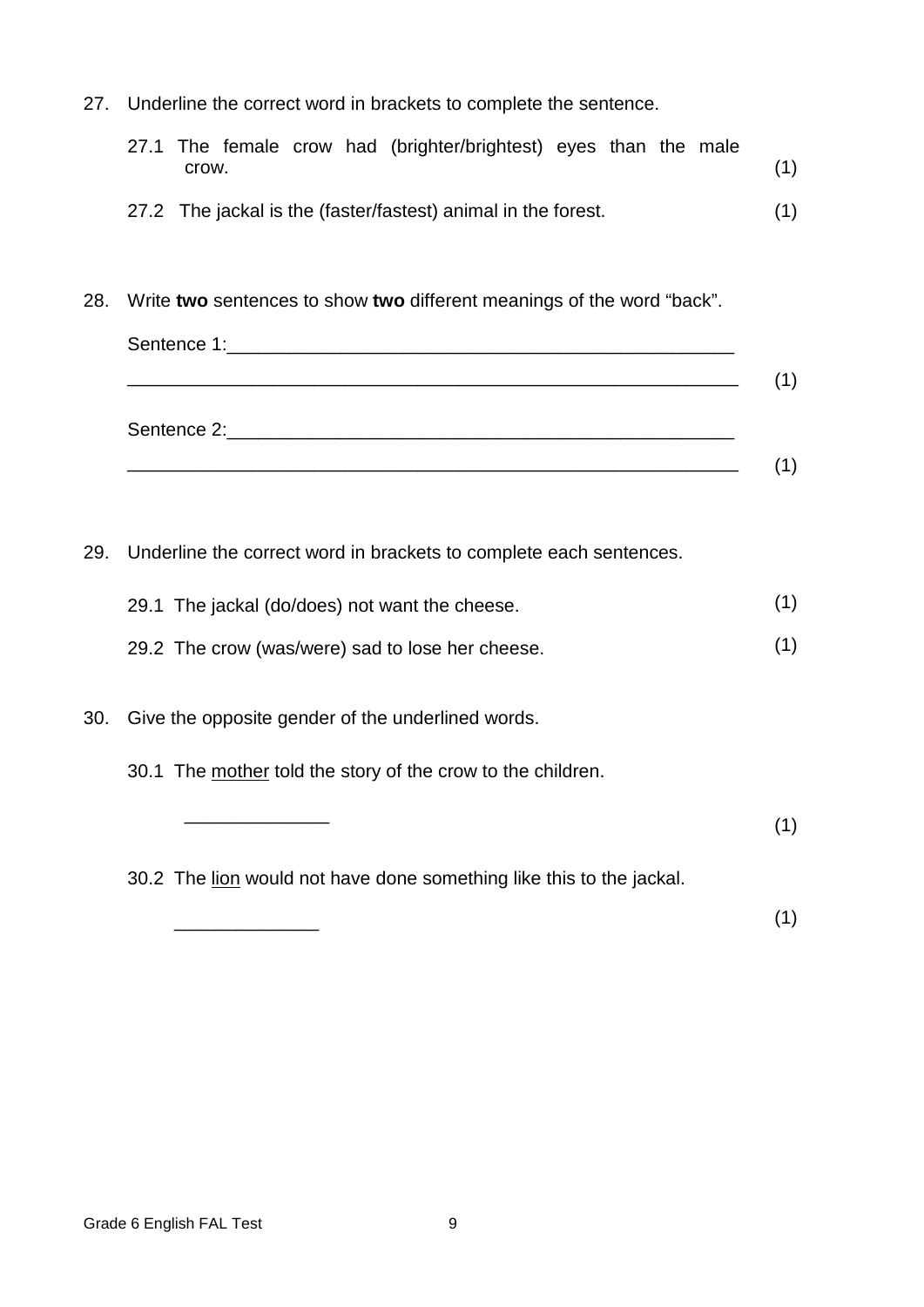31. Underline the correct form of the verb in brackets.

|  | 31.1 Yesterday the crow (lands/landed) on a branch. |  |
|--|-----------------------------------------------------|--|
|--|-----------------------------------------------------|--|

#### 31.2 Tomorrow the crow will (sing/sang) beautifully. (1)

32. Change the word 'travel' by adding a suffix (ending) from the list below.

|     |            | ed;     | led;                                    | ing;                                                       | ling                                                          |
|-----|------------|---------|-----------------------------------------|------------------------------------------------------------|---------------------------------------------------------------|
|     |            |         | The crow was travel ______ to her home. |                                                            |                                                               |
| 33. |            |         |                                         | Rewrite the word in brackets by adding the apostrophe ('). |                                                               |
|     |            |         |                                         | The jackal stole the (crows) _____________________ cheese. |                                                               |
| 34. |            |         |                                         | Give the opposite of the word 'happy' by adding a prefix.  |                                                               |
|     |            |         |                                         | Mistress Crow was _____ happy because she lost her cheese. |                                                               |
| 35. |            |         |                                         | Identify the root/base word from the underlined word.      |                                                               |
|     |            |         |                                         |                                                            |                                                               |
| 36. | sentences. |         |                                         |                                                            | Choose the correct pronouns from the word box to complete the |
|     | yours;     | theirs; |                                         | ours;                                                      | mine                                                          |
|     |            |         |                                         |                                                            |                                                               |

36.2 This nest belongs to them, it is \_\_\_\_\_\_\_\_\_\_\_\_\_\_\_\_\_\_\_\_\_\_\_\_\_\_. (1)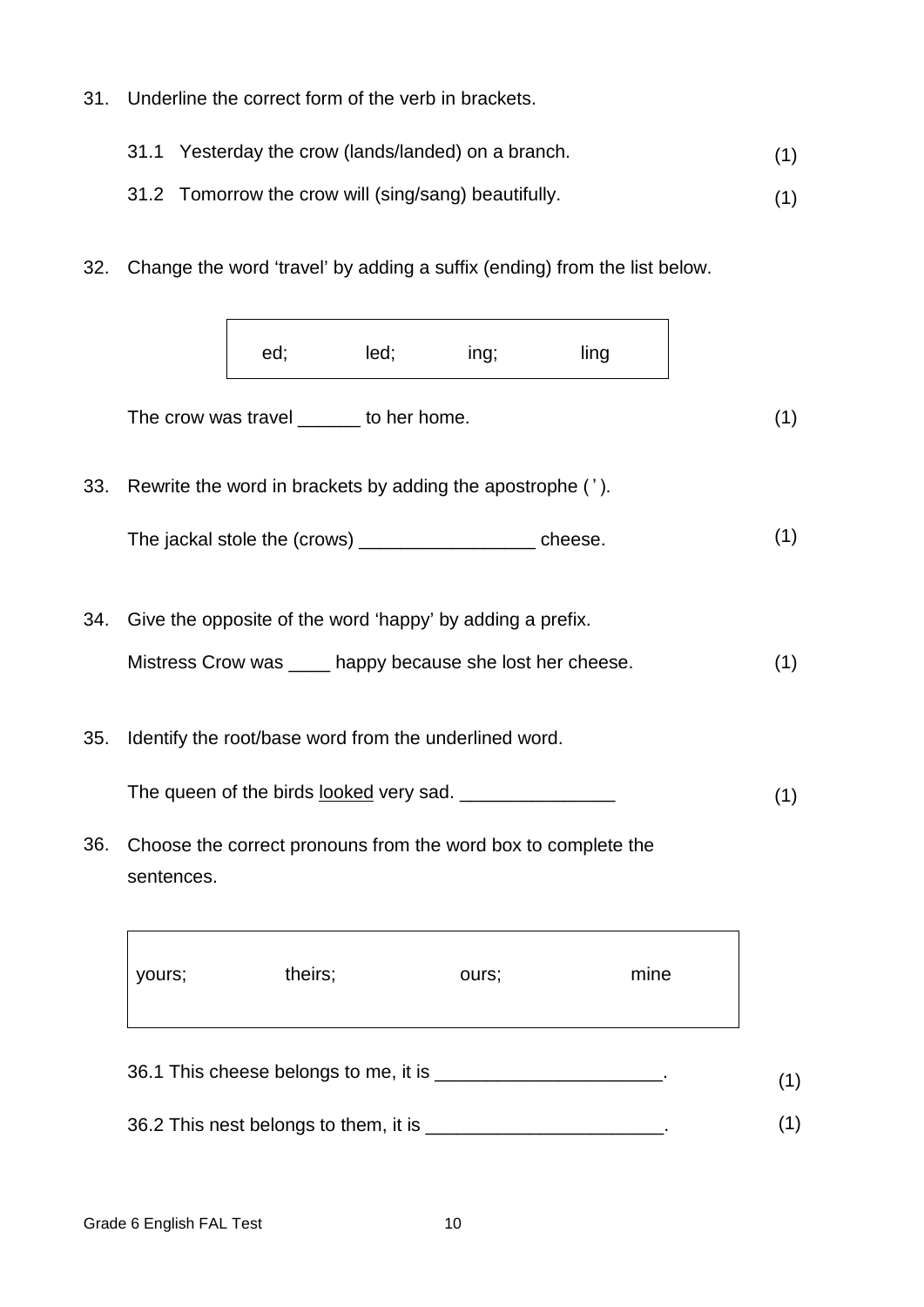37. Read the passage below and choose **six** reasons why birds sing. Write these reasons in point form.

# **Why do birds sing?**

Why do birds sing? You might think that birds sing because they are happy. While birds might be happy, they sing in order to talk. They sing to show where they live. Birds sing to warn other birds to stay away from their homes.

Birds also sing to find a mate. The length and difficulty of the mating song gives information about the fitness of the bird. Healthy birds can sing longer. Birds call to one another in shorter songs in order to warn of danger and to find one another. Birds sing without someone teaching them to do it. Young birds learn to sing perfectly by listening to adult birds and being with other birds. Birds in a local area might learn differences in the basic song which help them know other members of their group.

[Adapted from Englishforeveryone.org]



# **TOTAL SECTION B: 41**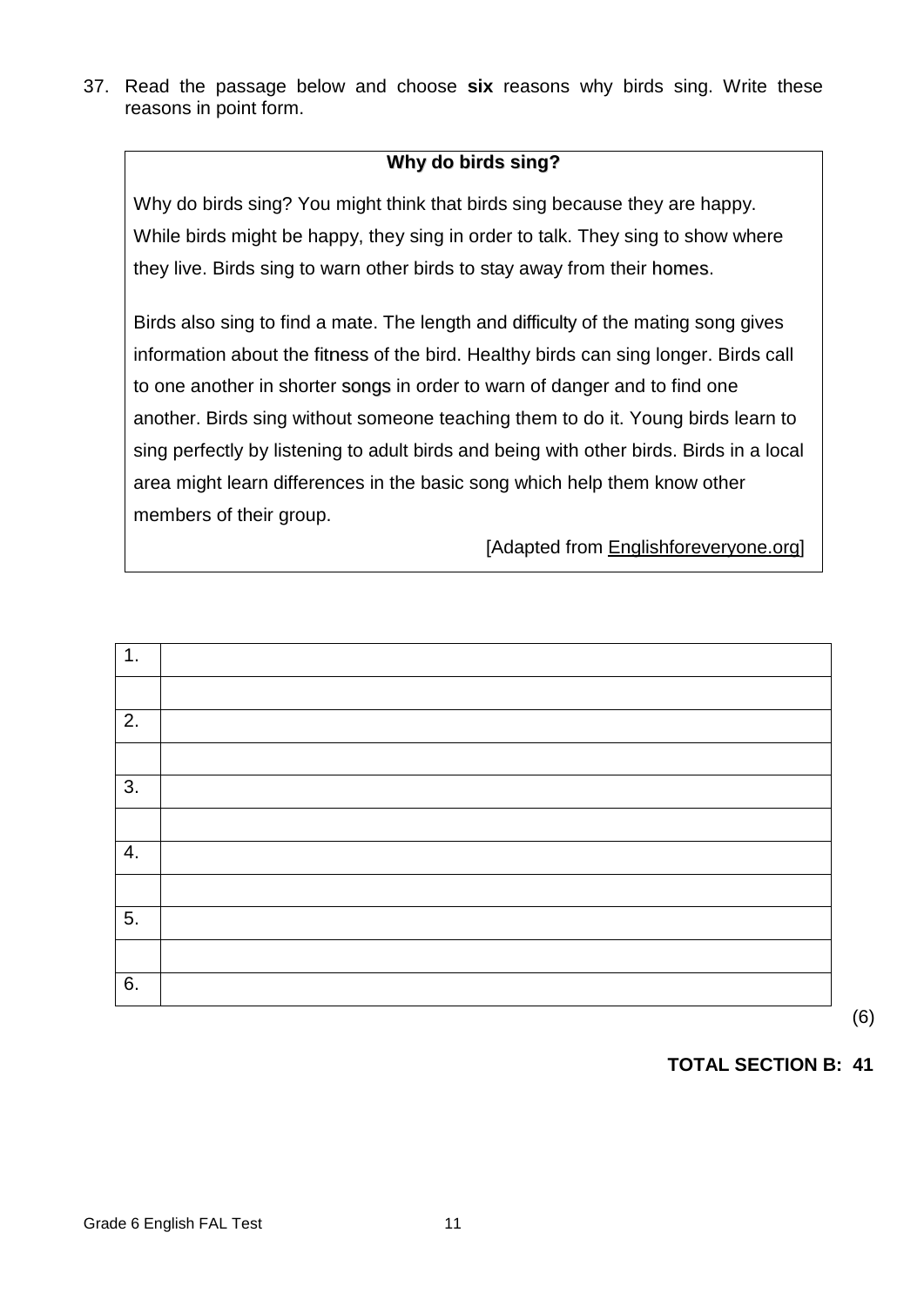#### **SECTION C: WRITING** 38.

Write to your friend and tell him/her about the day you landed into trouble at school.

Write at least four well-linked paragraphs of 80 -100 words in a letter format with the correct content. Make sure that you use the correct spelling, punctuation and grammar.

## **TOTAL SECTION C: 15 GRAND TOTAL: 75**